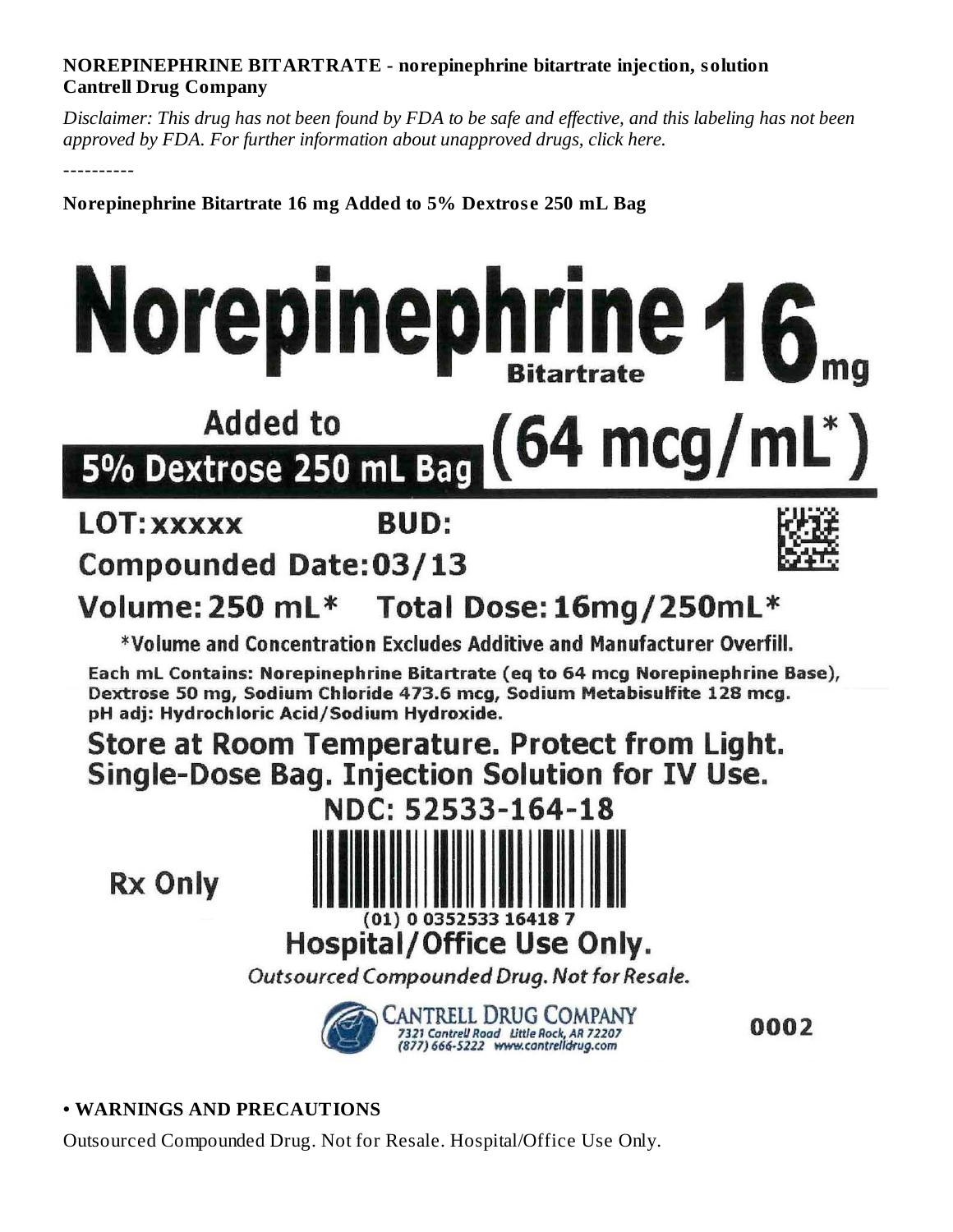#### **• ADVERSE EVENTS**

To facilitate Adverse Event Reporting: www.fda.gov/medwatch or 1-800-FDA-1088.

#### **• HOW SUPPLIED**

Norepinephrine bitartrate injection solution is supplied as a sterile, nonpyrogenic solution that is clear, colorless at 250 mL in a Single-Dose Injection Solution Bag.

This product is Preservative-Free and Latex-Free.

#### **• INGREDIENTS**

Each 1 mL contains the equivalent of 64 mcg norepinephrine base, 50 mg dextrose, 473.6 mcg sodium chloride, 128 mcg sodium metabisulfite, and pH adjusters include hydrochloric acid and/or sodium hydroxide, if necessary.

#### **• STORAGE AND HANDLING**

Store at 20° to 25°C (68° to 77°F). [See USP Controlled Room Temperature]. Protect from light.

Parenteral drug products should be inspected visually for particulate matter and discoloration prior to use, whenever solution and container permit.

Do not use the solution if its color is pinkish or darker than slightly yellow or if it contains a precipitate.

#### **• DOSAGE AND ADMINISTRATION.**

#### **FOR INTRAVENOUS USE ONLY. PRESERVATIVE-FREE INJECTION SOLUTION.**

#### **Rx Only**

Rev. 03/15

CANTRELL DRUG COMPANY LITTLE ROCK, AR 72207

| NOREPINEPHRINE BITARTRATE                                                       |                         |                    |                          |               |                   |  |  |  |  |  |
|---------------------------------------------------------------------------------|-------------------------|--------------------|--------------------------|---------------|-------------------|--|--|--|--|--|
| norepinephrine bitartrate injection, solution                                   |                         |                    |                          |               |                   |  |  |  |  |  |
|                                                                                 |                         |                    |                          |               |                   |  |  |  |  |  |
| <b>Product Information</b>                                                      |                         |                    |                          |               |                   |  |  |  |  |  |
| <b>Product Type</b>                                                             | HUMAN PRESCRIPTION DRUG | Item Code (Source) |                          | NDC:52533-164 |                   |  |  |  |  |  |
| <b>Route of Administration</b>                                                  | <b>INTRAVENOUS</b>      |                    |                          |               |                   |  |  |  |  |  |
|                                                                                 |                         |                    |                          |               |                   |  |  |  |  |  |
|                                                                                 |                         |                    |                          |               |                   |  |  |  |  |  |
| <b>Active Ingredient/Active Moiety</b>                                          |                         |                    |                          |               |                   |  |  |  |  |  |
| <b>Ingredient Name</b>                                                          |                         |                    | <b>Basis of Strength</b> |               | Strength          |  |  |  |  |  |
| Norepinephrine Bitartrate (UNII: IFY5PE3ZRW) (Norepinephrine - UNII:X4W3ENH1CV) |                         |                    | No repinephrine          |               | $64$ ug in $1$ mL |  |  |  |  |  |
|                                                                                 |                         |                    |                          |               |                   |  |  |  |  |  |